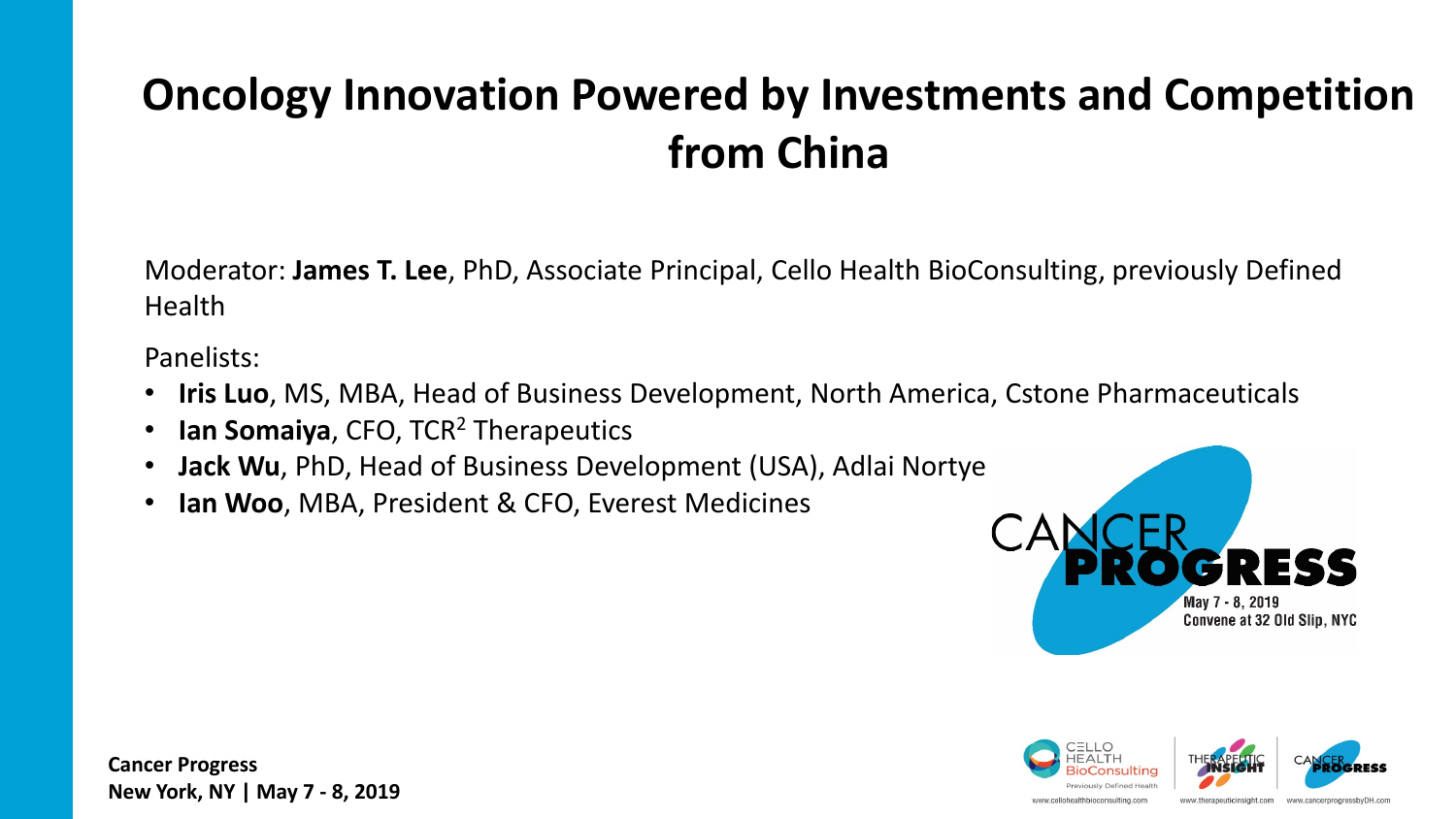# **China BioPharma is Seeing an Unprecedented Boom Driven by Three Pillars: Policy, Money, and Need**

- **Regulatory:**
	- China joins ICH harmonizing global clinical development regulations/standards
	- Chinese NMPA speeds up clinical development process and opening up for global development
	- Accelerated approval set up for innovative therapeutics that are marketed overseas

### • **Finance:**

- China putting economic force behind the industry by building biotech parks, providing subsidies and incentives for biotechs to develop innovative products
- Chinese investors have raised significant capital to help the biotech boom both domestically and cross-borders, though new CFIUS process may become limiting
- HKEX open to pre-revenue biotechs, with recent success of Cstone, Innovent and others, but also cautionary tales of others (Ascletis, Beigene)

### • **Need for Therapeutics:**

– Growing patient population, especially related to cancer, where innovative therapeutics are needed.

#### UBS 2018; ChinaBio 2018

**Cancer Progress New York, NY | May 7 - 8, 2019**

#### Investment in China life science nearly doubled to \$13B On track to nearly double again to \$21B in 2018



China's estimated cancer incidence and mortality from 2012-2035



Source: GLOBOCAN 2012: Estimated Cancer Incidence Mortality and Prevalence Worldwide in 2012, WHO, June 2017